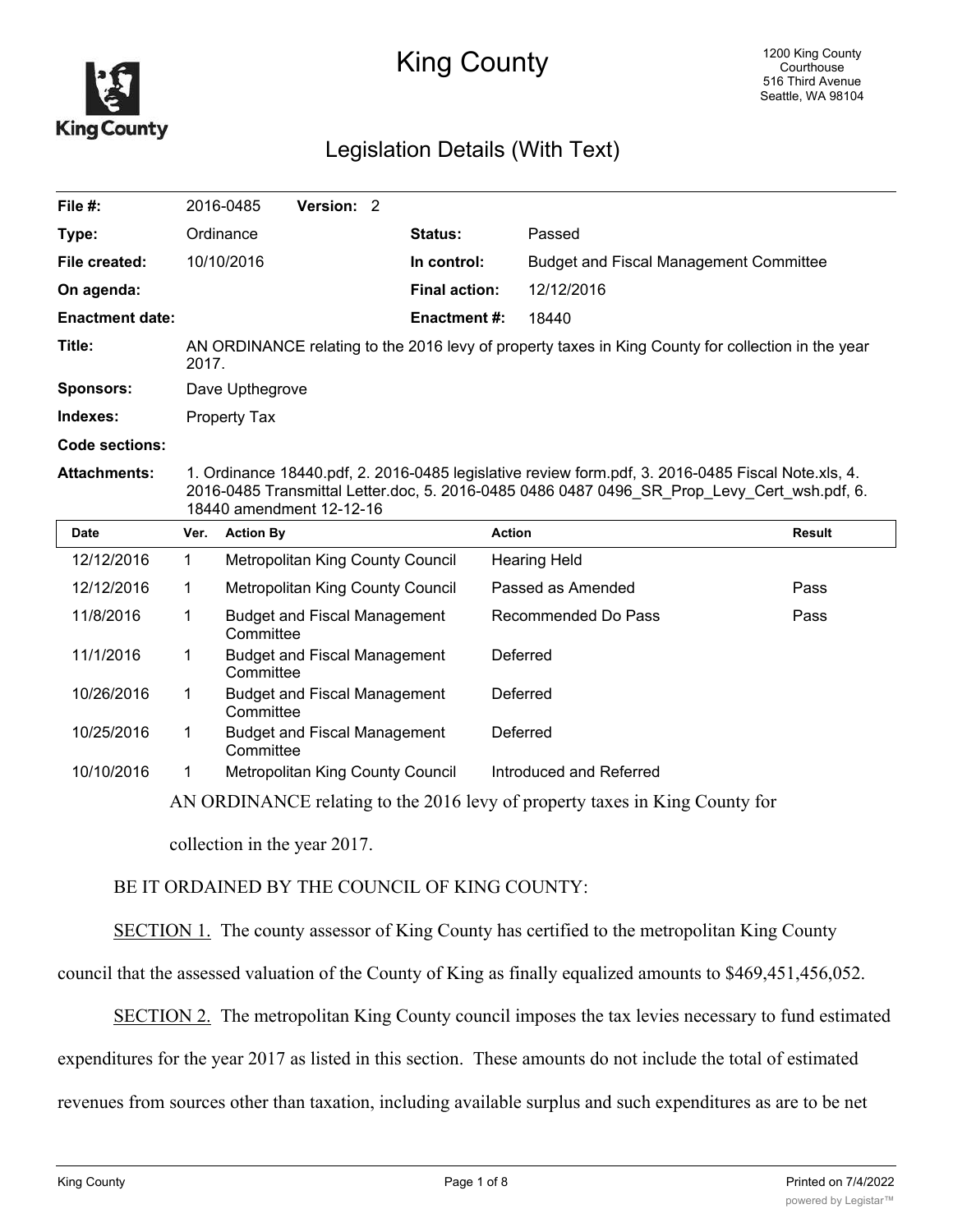#### **File #:** 2016-0485, **Version:** 2

from bond warrant issues. In accordance with state law, the King County assessor calculated a sum for property taxes available to the county related to new construction, improvements to property, refunds and any increase in the assessed value of state assessed property. In calculating the amount of regular property tax moneys needed, the council was cognizant of these sums and they are therefore included in the following levy totals.

| <b>FUND</b>                           | <b>TAX</b>    |
|---------------------------------------|---------------|
| <b>COUNTY</b>                         |               |
| <b>CURRENT EXPENSE</b>                | \$346,382,900 |
| HUMAN SERVICES FUND/MENTAL HEALTH     | \$6,554,111   |
| <b>VETERANS' AID</b>                  | \$2,920,364   |
| <b>INTER-COUNTY RIVER IMPROVEMENT</b> | \$50,000      |
| <b>AFIS</b>                           | \$21,022,256  |
| <b>VETERANS AND HUMAN SERVICES</b>    | \$18,616,034  |
| <b>PARKS</b>                          | \$70,568,324  |
| CHILDREN AND FAMILY JUSTICE CENTER    | \$24,512,139  |
| PUGET SOUND EMERGENCY RADIO NETWORK   | \$30,601,830  |
| <b>BEST STARTS FOR KIDS</b>           | \$62,379,867  |
| UNLIMITED G.O. BONDS                  | \$16,880,000  |
| <b>CONSERVATION FUTURES</b>           | \$19,434,929  |
| <b>EMERGENCY MEDICAL SERVICES</b>     | \$123,441,631 |
| <b>TRANSIT</b>                        | \$23,072,975  |
| <b>MARINE</b>                         | \$5,858,781   |
| <b>TOTAL COUNTY</b>                   | \$772,296,141 |

SECTION 3. A. The metropolitan King County council imposes the levy necessary to fund estimated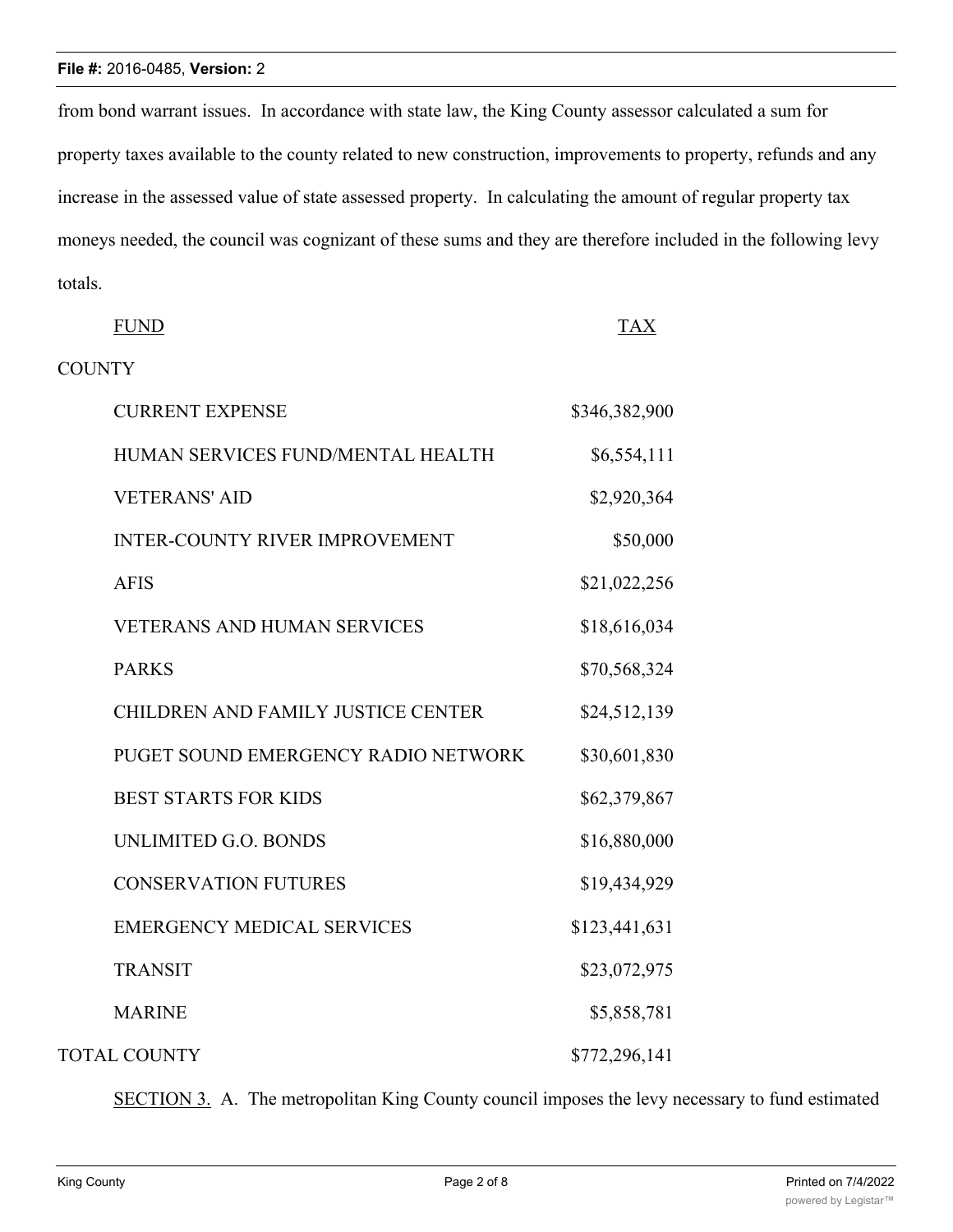#### **File #:** 2016-0485, **Version:** 2

expenditures for the year 2017 as listed in this section. This amount does not include the total of estimated revenues from sources other than taxation, including available surplus and such expenditures as are to be net from bond warrant issues. In accordance with state law, the King County assessor calculated a sum for property taxes available to the county related to new construction, improvements to property, refunds and any increase in the assessed value of state assessed property. In calculating the amount of regular property tax moneys needed, the council was cognizant of these sums and they are therefore included in the following levy totals.

| <b>FUND</b>                   | <b>TAX</b>   |
|-------------------------------|--------------|
| UNINCORPORATED COUNTY - ROADS | \$87,725,115 |

SECTION 4. The metropolitan King County council certifies the levies of the following taxing districts:

PORT DISTRICTS

| PORT OF SEATTLE                          | \$72,000,000 |
|------------------------------------------|--------------|
| <b>CITIES AND TOWNS</b>                  |              |
| <b>ALGONA</b>                            | \$694,616    |
| <b>AUBURN</b> (King County portion only) | \$18,734,708 |
| <b>BEAUX ARTS VILLAGE</b>                | \$169,676    |
| <b>BELLEVUE</b>                          | \$56,046,215 |
| <b>BLACK DIAMOND</b>                     | \$1,525,843  |
| BOTHELL (King County portion only)       | \$9,536,848  |
| <b>BURIEN</b>                            | \$7,900,000  |
| <b>CARNATION</b>                         | \$307,819    |
| <b>CLYDE HILL</b>                        | \$1,012,689  |
| <b>COVINGTON</b>                         | \$2,700,000  |
|                                          |              |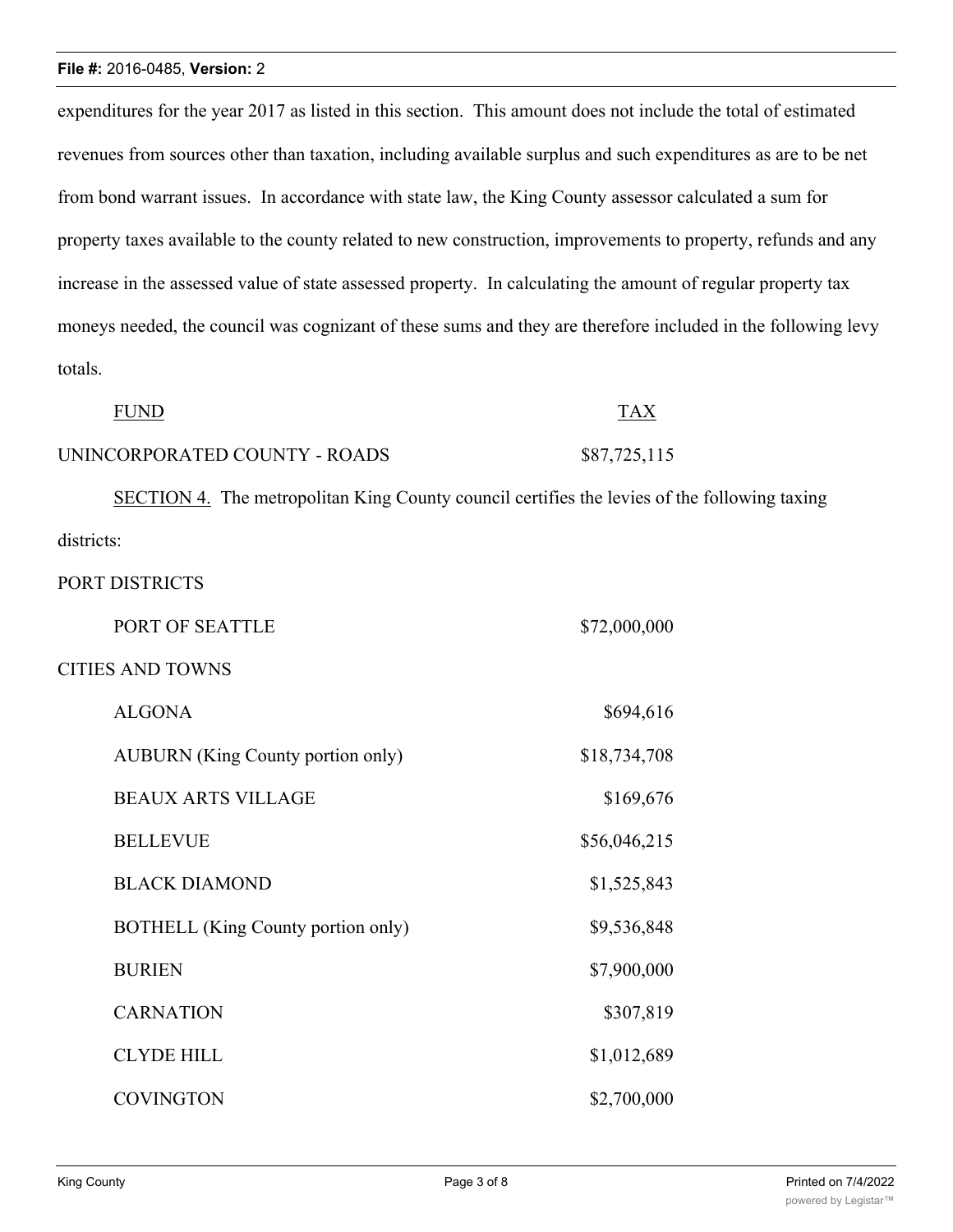| <b>DES MOINES</b>                  | \$4,825,807  |
|------------------------------------|--------------|
| <b>DUVALL</b>                      | \$1,733,696  |
| <b>ENUMCLAW</b>                    | \$1,870,460  |
| <b>FEDERAL WAY</b>                 | \$10,900,000 |
| <b>HUNTS POINT</b>                 | \$292,000    |
| <b>ISSAQUAH</b>                    | \$10,090,704 |
| <b>KENMORE</b>                     | \$5,994,122  |
| <b>KENT</b>                        | \$25,073,381 |
| <b>KIRKLAND</b>                    | \$29,880,209 |
| <b>LAKE FOREST PARK</b>            | \$3,110,000  |
| <b>MAPLE VALLEY</b>                | \$3,699,513  |
| <b>MEDINA</b>                      | \$2,734,048  |
| <b>MERCER ISLAND</b>               | \$13,028,661 |
| MILTON (King County portion only)  | \$161,587    |
| <b>NEWCASTLE</b>                   | \$4,724,894  |
| <b>NORMANDY PARK</b>               | \$2,297,320  |
| <b>NORTH BEND</b>                  | \$1,708,887  |
| PACIFIC (King County portion only) | \$691,729    |
| <b>REDMOND</b>                     | \$25,359,653 |
| <b>RENTON</b>                      | \$24,200,000 |
| <b>SAMMAMISH</b>                   | \$27,907,839 |
| <b>SEATAC</b>                      | \$14,892,800 |
| <b>SHORELINE</b>                   | \$14,001,132 |
| <b>SKYKOMISH</b>                   | \$43,660     |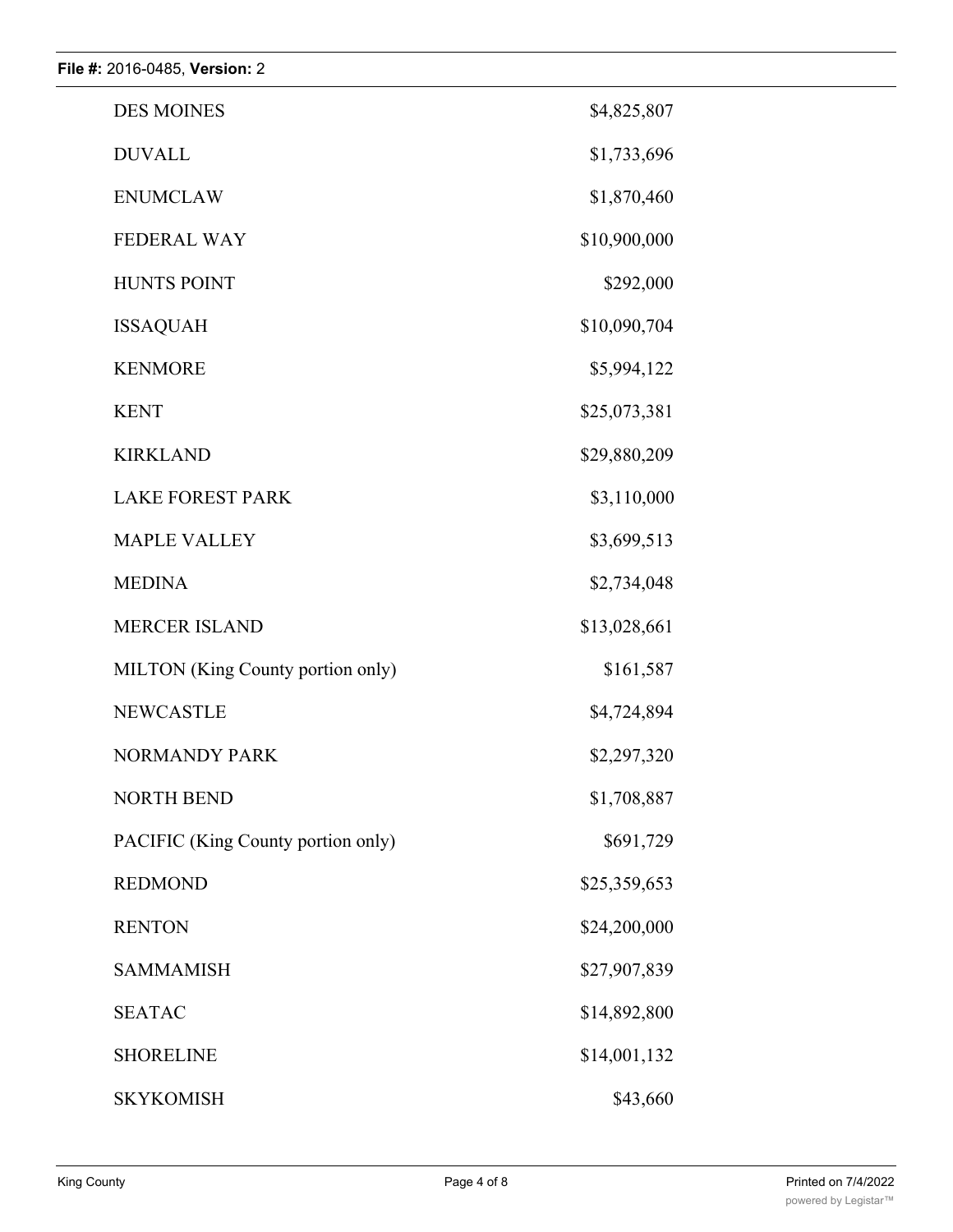| File #: 2016-0485, Version: 2 |               |  |
|-------------------------------|---------------|--|
| <b>SNOQUALMIE</b>             | \$7,915,953   |  |
| <b>TUKWILA</b>                | \$17,917,524  |  |
| <b>WOODINVILLE</b>            | \$3,200,000   |  |
| YARROW POINT                  | \$567,809     |  |
| TOTAL CITIES AND TOWNS        | \$357,451,802 |  |
| FIRE DISTRICTS                |               |  |
| $\sqrt{2}$                    | \$12,379,196  |  |
| $\overline{4}$                | \$10,194,671  |  |
| $10\,$                        | \$5,153,981   |  |
| 11                            | \$1,751,500   |  |
| 13                            | \$2,377,078   |  |
| 16                            | \$6,306,567   |  |
| 20                            | \$2,450,000   |  |
| 22 (King County portion only) | \$201,281     |  |
| 24                            | $\$0$         |  |
| 27                            | \$2,159,000   |  |
| $28\,$                        | \$3,502,152   |  |
| 31                            | \$14,964      |  |
| 34                            | \$7,000,000   |  |
| 36                            | \$8,111,241   |  |
| $38\,$                        | \$2,275,745   |  |
| 39                            | \$28,094,569  |  |
| 40                            | \$3,527,557   |  |
| 41                            | \$480,186     |  |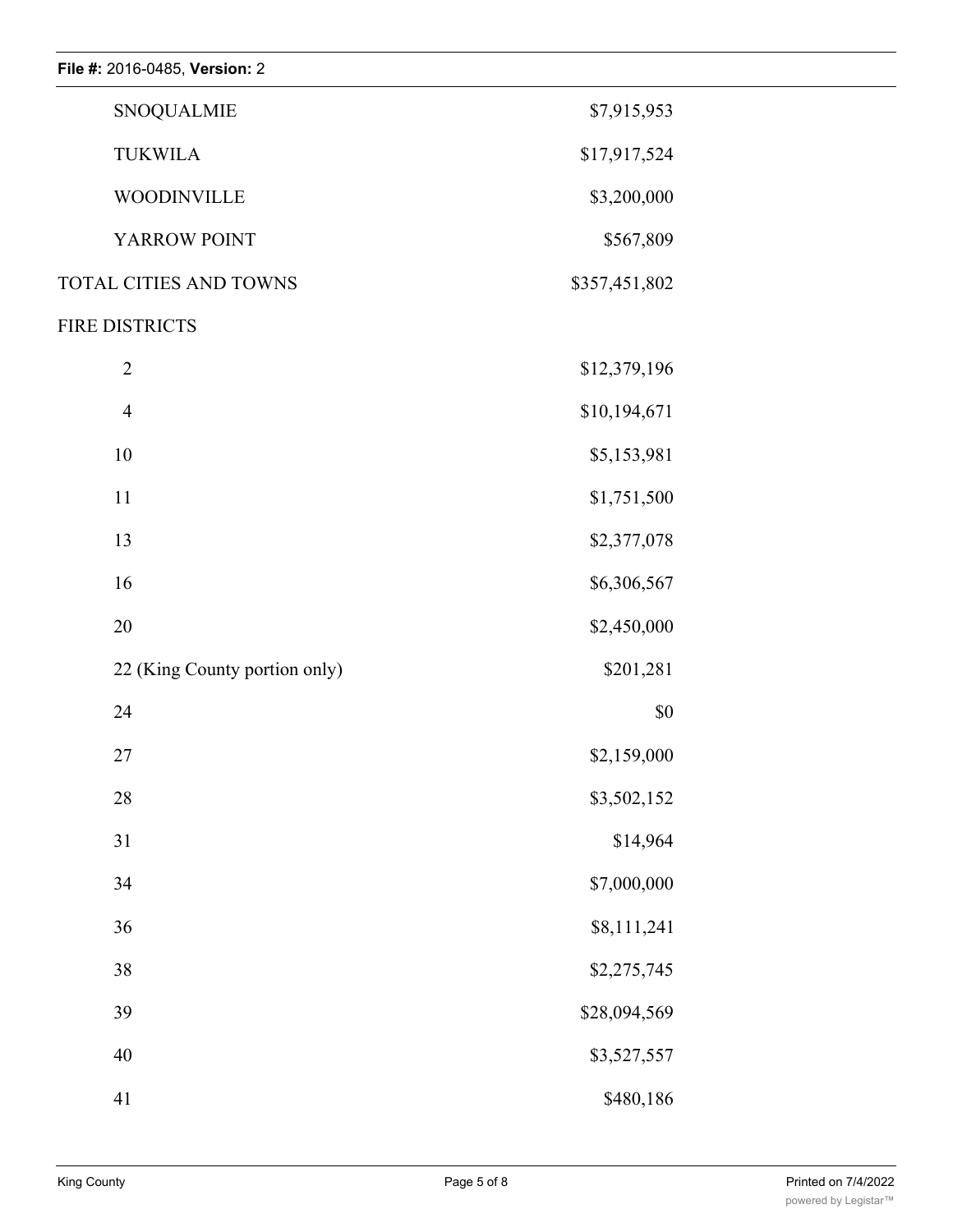| 43                                                | \$7,706,086   |  |
|---------------------------------------------------|---------------|--|
| 44                                                | \$5,088,506   |  |
| 45                                                | \$4,086,130   |  |
| 47                                                | \$327,312     |  |
| 49 (King County portion only)                     | \$88,492      |  |
| 50                                                | \$268,110     |  |
| 61 (King County portion only)                     | \$10,095,361  |  |
| 62                                                | \$16,735,000  |  |
| 63                                                | \$16,250,000  |  |
| <b>TOTAL FIRE DISTRICTS</b>                       | \$156,624,685 |  |
| <b>OTHER DISTRICTS</b>                            |               |  |
| <b>CEMETERY DISTRICT NO. 1</b>                    | \$113,048     |  |
| DES MOINES METROPOLITAN PARK DISTRICT             | \$915,642     |  |
| FALL CITY METROPOLITAN PARK DISTRICT              | \$114,856     |  |
| SEATTLE METROPOLITAN PARKS DISTRICT               | \$49,843,850  |  |
| <b>HOSPITAL DISTRICT NO. 1</b>                    | \$22,458,535  |  |
| <b>HOSPITAL DISTRICT NO. 2</b>                    | \$25,818,800  |  |
| <b>HOSPITAL DISTRICT NO. 4</b>                    | \$3,901,315   |  |
| KING COUNTY FLOOD CONTROL ZONE DISTRICT           | \$55,124,711  |  |
| ISSAQUAH LIBRARY CAPITAL FACILITIES               | \$785,000     |  |
| NORMANDY PARK METROPOLITAN PARK DISTRICT          | \$592,750     |  |
| NORTHSHORE PARKS & REC (King County portion only) | \$189,846     |  |
| PIERCE COUNTY LIBRARY                             | \$50,496      |  |
| REDMOND LIBRARY CAPITAL FACILITIES                | \$600,000     |  |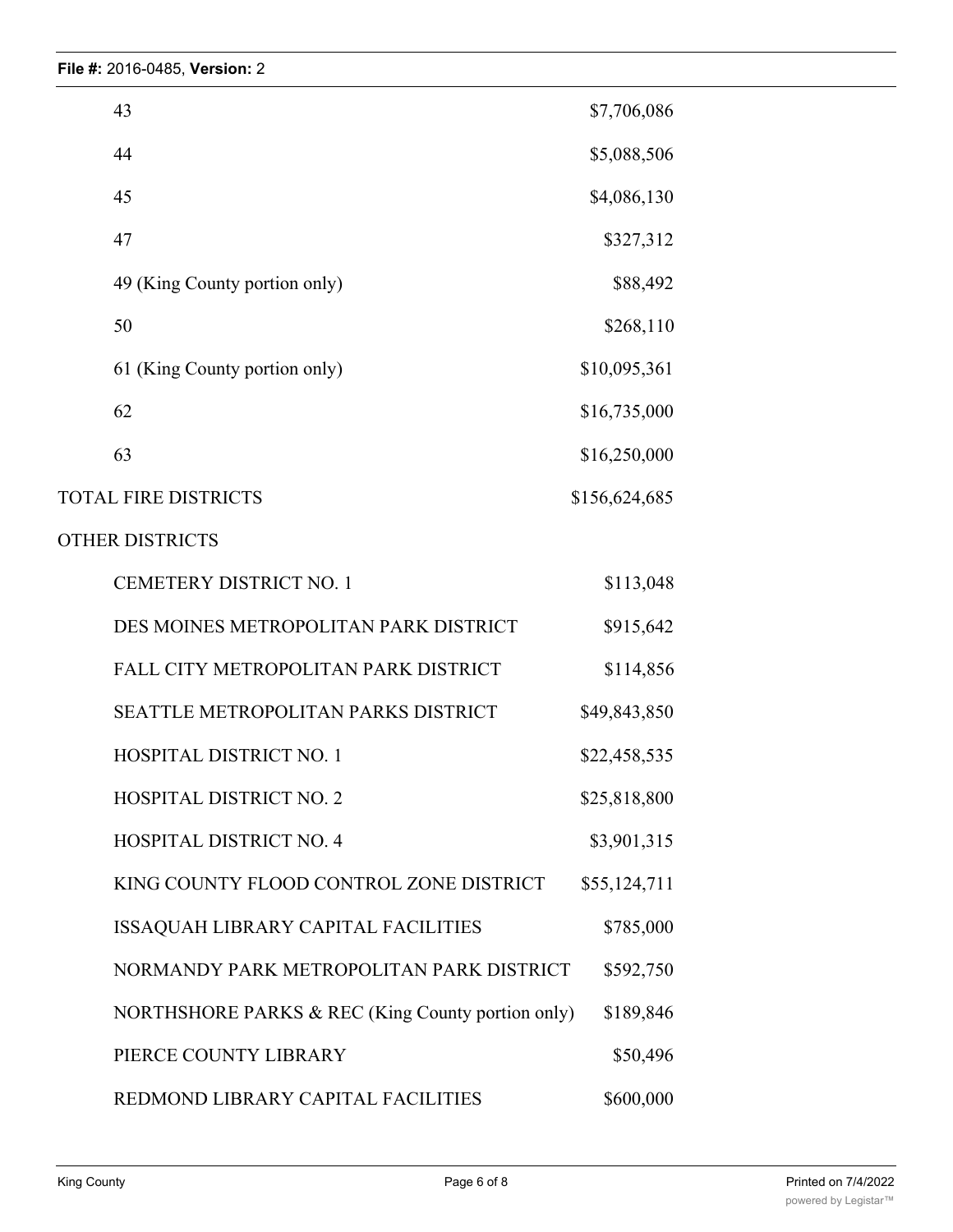| SI VIEW METROPOLITAN PARK DISTRICT              | \$2,115,371   |  |
|-------------------------------------------------|---------------|--|
| RURAL LIBRARY - KCLS (King County portion only) | \$129,056,079 |  |
| <b>VASHON MAURY PARKS</b>                       | \$1,252,792   |  |
| TUKWILA METROLPOLITAN PARKS DISTRICT            | \$890,000     |  |
| SOUND TRANSIT 3 (King County portion only)      | \$103,759,375 |  |
| <b>TOTAL OTHER DISTRICTS</b>                    | \$397,582,466 |  |
| <b>SCHOOL DISTRICTS</b>                         |               |  |
| <b>AUBURN</b> (King County portion only)        | \$66,796,214  |  |
| <b>BELLEVUE</b>                                 | \$162,552,651 |  |
| <b>ENUMCLAW</b>                                 | \$15,617,185  |  |
| <b>FEDERAL WAY</b>                              | \$85,149,199  |  |
| FIFE (King County portion only)                 | \$1,980,446   |  |
| <b>HIGHLINE</b>                                 | \$81,545,212  |  |
| <b>ISSAQUAH</b>                                 | \$106,974,178 |  |
| <b>KENT</b>                                     | \$103,314,350 |  |
| <b>LAKE WASHINGTON</b>                          | \$160,684,982 |  |
| <b>MERCER ISLAND</b>                            | \$29,001,177  |  |
| NORTHSHORE (King County portion only)           | \$67,733,927  |  |
| <b>RENTON</b>                                   | \$100,198,263 |  |
| <b>RIVERVIEW</b>                                | \$14,734,300  |  |
| <b>SEATTLE</b>                                  | \$399,564,319 |  |
| <b>SHORELINE</b>                                | \$44,138,936  |  |
| <b>SKYKOMISH</b>                                | \$315,909     |  |
| SNOQUALMIE VALLEY                               | \$38,014,798  |  |